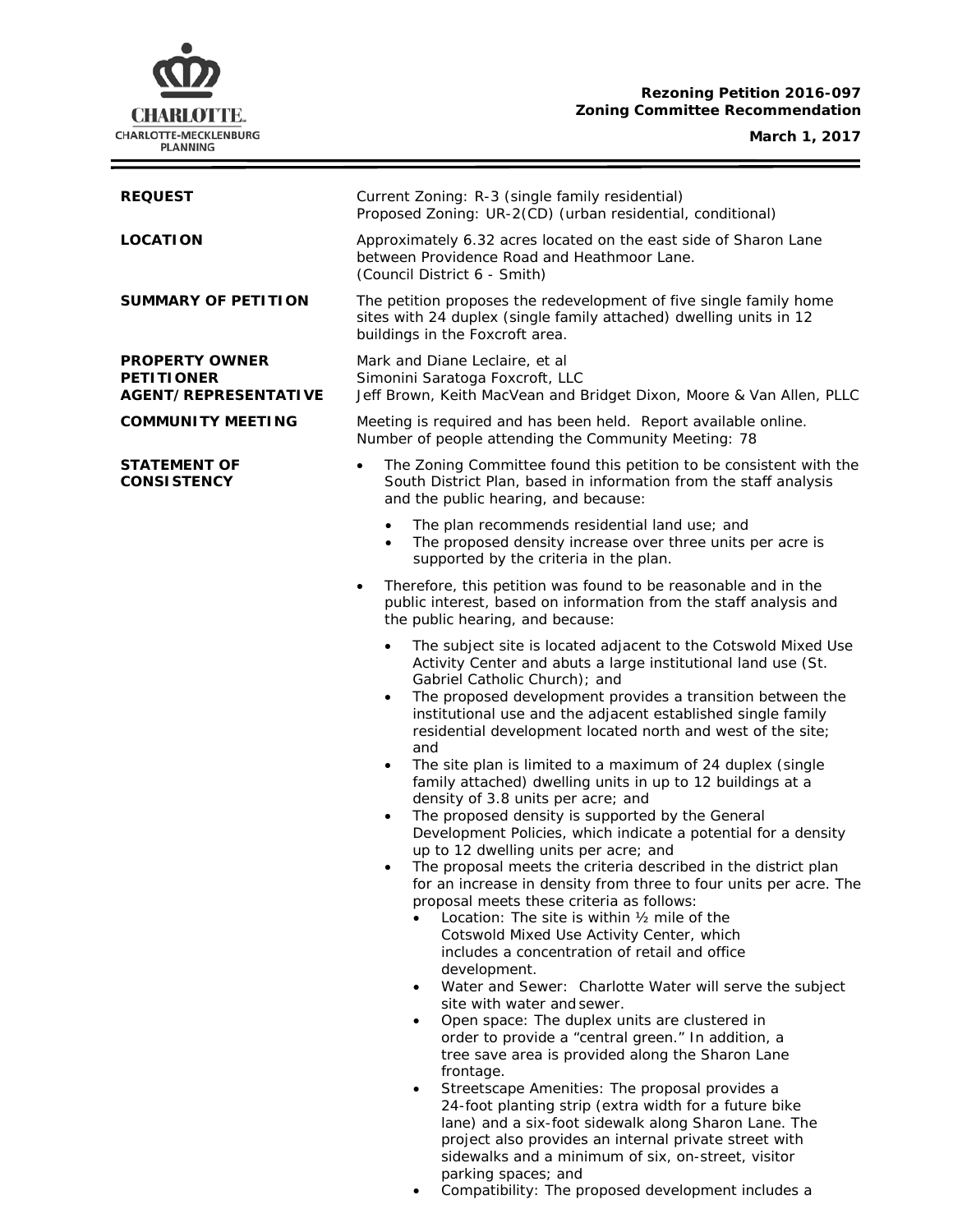|                                          | number of elements to make the new housing<br>compatible with the existing neighborhood along Sharon<br>Lane. These include large setbacks consistent with the<br>established setback on Sharon Lane; a 40-foot rear yard<br>abutting the single family development to the west; and<br>building and architectural commitments, including<br>elevations and height limitations, which result in<br>structures which resemble large single family homes;                                                                                                                                                                                                                                                                                                                                                                                                                                                                                                                                                                                                                                                                                                                                                                                                                                                                                                                                                                                                                                                                                                                                                                                                                                                                                                                                                                                                                                                                                                                                                                                                                                                                                                                                                                                                                                                                                                                                                                                                                                                                                                                                                                                                                                                                                                                               |  |  |
|------------------------------------------|---------------------------------------------------------------------------------------------------------------------------------------------------------------------------------------------------------------------------------------------------------------------------------------------------------------------------------------------------------------------------------------------------------------------------------------------------------------------------------------------------------------------------------------------------------------------------------------------------------------------------------------------------------------------------------------------------------------------------------------------------------------------------------------------------------------------------------------------------------------------------------------------------------------------------------------------------------------------------------------------------------------------------------------------------------------------------------------------------------------------------------------------------------------------------------------------------------------------------------------------------------------------------------------------------------------------------------------------------------------------------------------------------------------------------------------------------------------------------------------------------------------------------------------------------------------------------------------------------------------------------------------------------------------------------------------------------------------------------------------------------------------------------------------------------------------------------------------------------------------------------------------------------------------------------------------------------------------------------------------------------------------------------------------------------------------------------------------------------------------------------------------------------------------------------------------------------------------------------------------------------------------------------------------------------------------------------------------------------------------------------------------------------------------------------------------------------------------------------------------------------------------------------------------------------------------------------------------------------------------------------------------------------------------------------------------------------------------------------------------------------------------------------------------|--|--|
|                                          | By a 6-0 vote of the Zoning Committee (motion by Wiggins seconded<br>by Fryday).                                                                                                                                                                                                                                                                                                                                                                                                                                                                                                                                                                                                                                                                                                                                                                                                                                                                                                                                                                                                                                                                                                                                                                                                                                                                                                                                                                                                                                                                                                                                                                                                                                                                                                                                                                                                                                                                                                                                                                                                                                                                                                                                                                                                                                                                                                                                                                                                                                                                                                                                                                                                                                                                                                      |  |  |
| <b>ZONING COMMITTEE</b><br><b>ACTION</b> | The Zoning Committee voted 6-0 to recommend APPROVAL of this<br>petition with the following modifications:                                                                                                                                                                                                                                                                                                                                                                                                                                                                                                                                                                                                                                                                                                                                                                                                                                                                                                                                                                                                                                                                                                                                                                                                                                                                                                                                                                                                                                                                                                                                                                                                                                                                                                                                                                                                                                                                                                                                                                                                                                                                                                                                                                                                                                                                                                                                                                                                                                                                                                                                                                                                                                                                            |  |  |
|                                          | <b>Site and Building Design</b><br>1. Annotated the proposed elevations highlighting the key elements<br>committed to in the architectural standards.<br>Amended the provided elevations to match the buildings shown<br>2.<br>on the site plan, removed elevations that did not match, and<br>added elevations and example image to reflect architectural<br>design intent and building materials.<br>Staff rescinded the request to show 400 square feet of private<br>3.<br>open space per unit because the petitioner added a note to<br>specify that the development would be a condominium format<br>which does not require 400 square feet of private open space per<br>unit.<br>4. Showed the proposed phasing line on the site plan.<br>Provided a minimum size and commitment to amenities for the<br>5.<br>"central green" by adding a note that states: "The petitioner will<br>include a 'central green' area as depicted on the site plan with a<br>minimum size of 15,000 square feet, ornamental landscaping and<br>trees, seating areas, pathways/sidewalks and may also contain<br>additional features such as gazebo/shade structure, fire-pit and<br>other amenities."<br>Added a section of notes under "Transportation" titled "Sharon<br>6.<br>Lane Sidewalk Enhancements; Radar Speed Signs." This section<br>provides a commitment which is subject to the approval of the<br>corresponding property owners on the western side of Sharon<br>Lane, CDOT and City Arborist for:<br>the installation of curb and gutter;<br>a five-foot planting strip without street trees unless such<br>trees are allowed by the City Arborist (or a six-foot wide<br>planting strip with trees if there is room for the installation);<br>and<br>a five-foot sidewalk from Phoenix Place to Providence United<br>$\bullet$<br>Methodist Church's driveway<br>If the petitioner and the property owners fail to come to an<br>agreement within 12 months of the approval of the rezoning the<br>petitioner will be relieved of this commitment.<br>7. The petitioner is also committing to the installation of two radar<br>speed signs, one on each side of Sharon Lane, subject to CDOT<br>approval.<br>Amended notes related to the rear/side yard abutting the<br>8.<br>northern and eastern property line to change the proposed<br>six-foot high brick wall to a six-foot high metal picket fence with<br>brick piers along the northern property line and a six-foot high<br>solid combination brick and opaque wooden fence along the<br>eastern property line.<br>REQUESTED TECHNICAL REVISIONS<br><b>Site and Building Design</b><br>9. Amended the proposed use under "Site Development Data" and<br>Note 2 "Permitted Uses & Development Area Limitation" under |  |  |
|                                          | the "Development Standards" to further clarify that the                                                                                                                                                                                                                                                                                                                                                                                                                                                                                                                                                                                                                                                                                                                                                                                                                                                                                                                                                                                                                                                                                                                                                                                                                                                                                                                                                                                                                                                                                                                                                                                                                                                                                                                                                                                                                                                                                                                                                                                                                                                                                                                                                                                                                                                                                                                                                                                                                                                                                                                                                                                                                                                                                                                               |  |  |

development shall be 24 duplex (single family attached) dwelling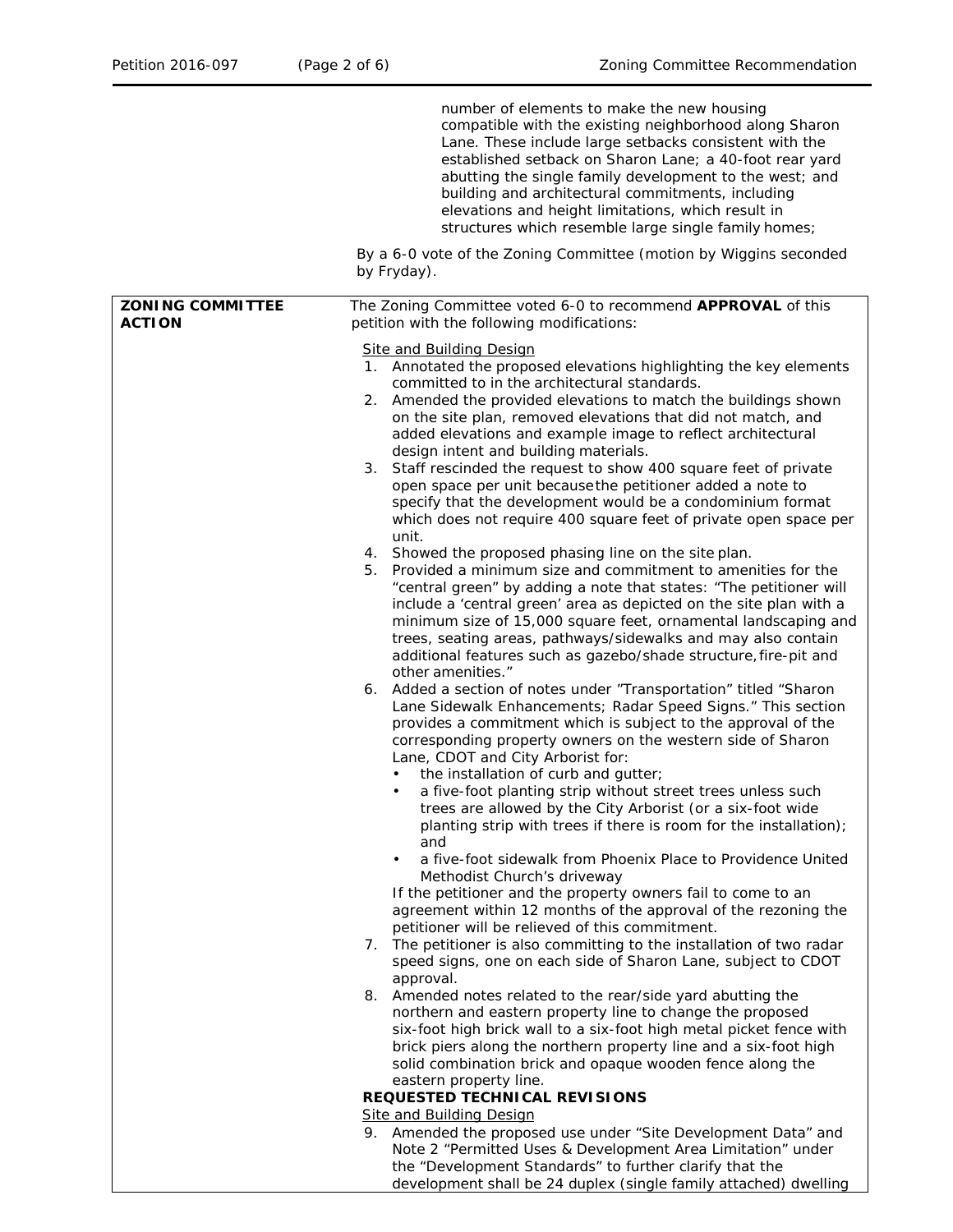|                                              | units in a condominium format.<br>10. Clarified that the 15% tree save/open space and the "central<br>green" area are exclusive of one another by deleting "open<br>space" from tree save in the development data table.<br>11. Amended Note 5e related to utilities that cross the buffer to<br>specify that discharge aprons and swales with or without rip-rap<br>will not be installed in the proposed buffer.                                                                                                                                                                                                                                                                                                                                                                                                                                                                                        |                                                                                                                                                                                                                                                                                                                                                                                                                                                                                                                                                                                                                                                                                                     |  |  |
|----------------------------------------------|-----------------------------------------------------------------------------------------------------------------------------------------------------------------------------------------------------------------------------------------------------------------------------------------------------------------------------------------------------------------------------------------------------------------------------------------------------------------------------------------------------------------------------------------------------------------------------------------------------------------------------------------------------------------------------------------------------------------------------------------------------------------------------------------------------------------------------------------------------------------------------------------------------------|-----------------------------------------------------------------------------------------------------------------------------------------------------------------------------------------------------------------------------------------------------------------------------------------------------------------------------------------------------------------------------------------------------------------------------------------------------------------------------------------------------------------------------------------------------------------------------------------------------------------------------------------------------------------------------------------------------|--|--|
| <b>VOTE</b>                                  | Motion/Second:<br>Yeas:<br>Nays:<br>Absent:<br>Recused:                                                                                                                                                                                                                                                                                                                                                                                                                                                                                                                                                                                                                                                                                                                                                                                                                                                   | Wiggins / Majeed<br>Fryday, Majeed, McClung, Spencer, Watkins, and<br>Wiggins<br>None<br>None<br>Lathrop                                                                                                                                                                                                                                                                                                                                                                                                                                                                                                                                                                                            |  |  |
| <b>ZONING COMMITTEE</b><br><b>DISCUSSION</b> | Staff provided a summary of the petition and the changes since the<br>second public hearing. Staff noted that the petition is consistent with<br>the adopted land use plan and all the outstanding issues have been<br>addressed.                                                                                                                                                                                                                                                                                                                                                                                                                                                                                                                                                                                                                                                                         |                                                                                                                                                                                                                                                                                                                                                                                                                                                                                                                                                                                                                                                                                                     |  |  |
|                                              | One commissioner stated they were going to vote for the project<br>because it provides a transition and due to the cost of the land in<br>Mecklenburg County, the density will need to be increased in order to<br>redevelop.                                                                                                                                                                                                                                                                                                                                                                                                                                                                                                                                                                                                                                                                             |                                                                                                                                                                                                                                                                                                                                                                                                                                                                                                                                                                                                                                                                                                     |  |  |
|                                              | Another commissioner said the change made by the petitioner to<br>reduce the number of units, the buffers, and the design makes the<br>proposal appropriate.                                                                                                                                                                                                                                                                                                                                                                                                                                                                                                                                                                                                                                                                                                                                              |                                                                                                                                                                                                                                                                                                                                                                                                                                                                                                                                                                                                                                                                                                     |  |  |
|                                              | A commissioner asked the staff how the proposal would compare to a<br>by-right development in R-3 (single family) zoning and if the proposal<br>would have a better outcome for tree save, stormwater, and open<br>space. Staff stated they were working on an example R-3 layout to<br>compare to the proposal as part of the City Council follow-up and at<br>this point it's hard to say exactly how that might look.                                                                                                                                                                                                                                                                                                                                                                                                                                                                                  |                                                                                                                                                                                                                                                                                                                                                                                                                                                                                                                                                                                                                                                                                                     |  |  |
|                                              | Staff went on to explain there are tradeoffs between UR-2 zoning the<br>petitioner is proposing and R-3 zoning. One difference is UR-2 zoning<br>provides the ability to use private streets with underground stormwater<br>facilities. There is an increase in required tree save in UR-2 versus<br>open space in R-3. In R-3 up to 18 units would be allowed versus the<br>24 units proposed under the UR-2 zoning. However, staff has not yet<br>prepared a site the layout to see what would really be feasible under<br>R-3 zoning. The commissioner asked to clarify how tree save would<br>work under the UR-2 zoning. Staff confirmed that tree save under the<br>proposed zoning would be in common open space and the proposal is<br>required to have 15% tree save. In comparison, under R-3 zoning<br>there is just a 10% open space requirement and that could be within<br>individual lots. |                                                                                                                                                                                                                                                                                                                                                                                                                                                                                                                                                                                                                                                                                                     |  |  |
|                                              |                                                                                                                                                                                                                                                                                                                                                                                                                                                                                                                                                                                                                                                                                                                                                                                                                                                                                                           | Another commissioner stated they considered this petition to be a<br>significant decision for the Zoning Committee and the City Council. The<br>commissioner stated that he used three factors to arrive at his<br>decision: site visits, testimony from resident proponents, and<br>testimony of resident opponents. During site visits he noticed the<br>difference between the residences on Heathmoor and the longer<br>standing, larger lots on Sharon Lane. However, he noted homes on<br>Heathmoor are consistent with homes on streets parallel and near to<br>Sharon Lane. The commissioner's conclusion was that neither lot nor<br>home size much affected the feel of the neighborhood. |  |  |
|                                              | The commissioner then summarized statements made by resident<br>proponents and opponents at the public hearing.                                                                                                                                                                                                                                                                                                                                                                                                                                                                                                                                                                                                                                                                                                                                                                                           |                                                                                                                                                                                                                                                                                                                                                                                                                                                                                                                                                                                                                                                                                                     |  |  |
|                                              |                                                                                                                                                                                                                                                                                                                                                                                                                                                                                                                                                                                                                                                                                                                                                                                                                                                                                                           | The commissioner noted that the homes on Sharon Lane have existed<br>for 75 years in what was once a rural area. The schools in the area,<br>beginning in the 1950's, brought a new type of community, higher                                                                                                                                                                                                                                                                                                                                                                                                                                                                                       |  |  |

density and traffic. Providence Road was once two-lanes and is now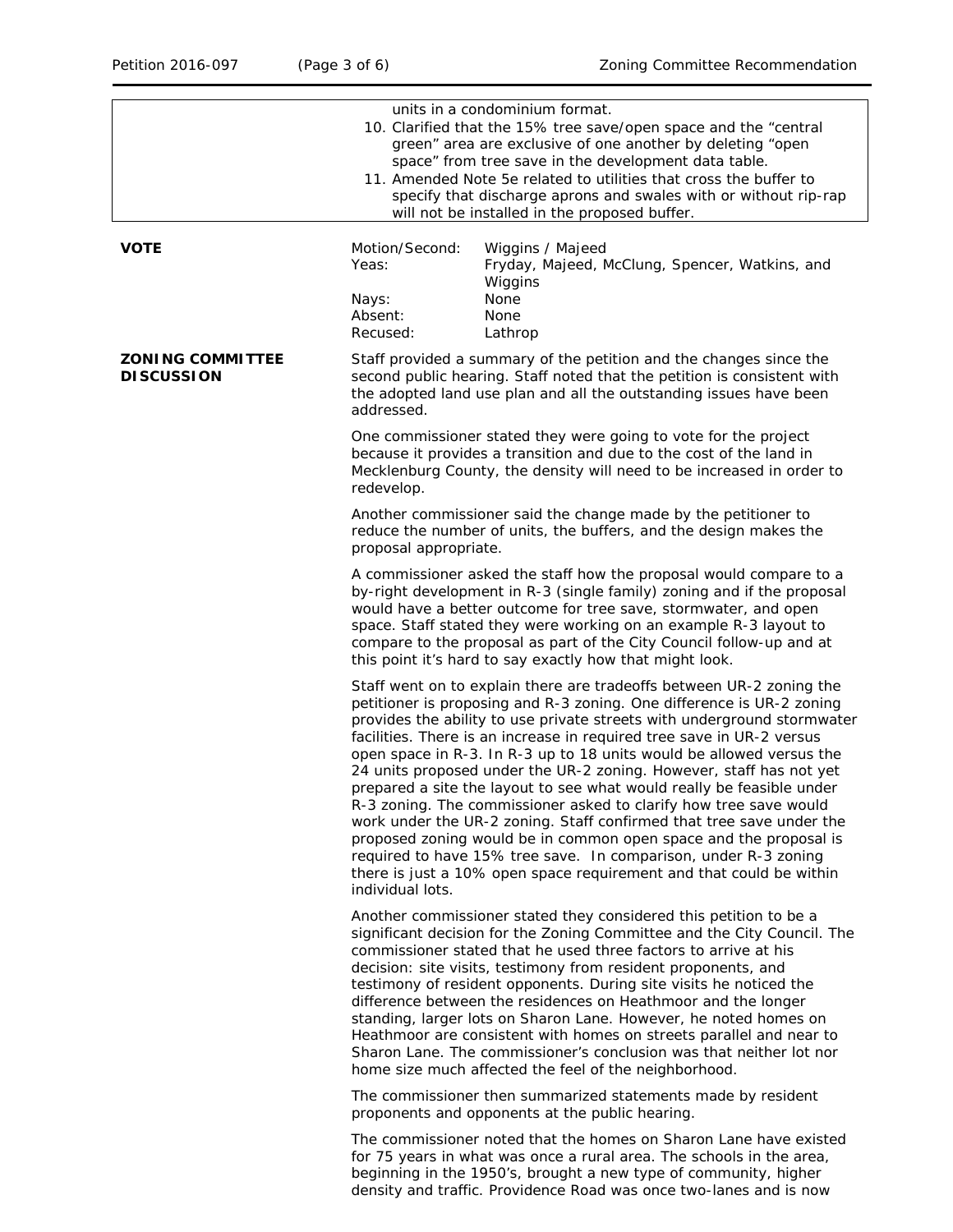four which has brought pressure for higher density. The Commissioner stated that he supports the rezoning because it is consistent with the future land use. There was no further discussion.

**STAFF OPINION** Staff agrees with the recommendation of the Zoning Committee.

#### **FINAL STAFF ANALYSIS (Pre-Hearing Analysis online at [www.rezoning.org\)](http://www.rezoning.org/)**

### **PLANNING STAFF REVIEW**

### • **Background**

• A public hearing was held on this petition on October of 2016. The Zoning Committee considered the petition at their work session on January 4, 2017 and unanimously recommended a new public hearing due to the changes made to the site plan related to layout, density, yards and buffers. At the January 17, 2017 City Council Zoning Meeting, the City Council agreed with the recommendation of the Zoning Committee and scheduled a new public hearing for February 20, 2017.

## • **Proposed Request Details**

The site plan accompanying this petition contains the following provisions:

- Allows up to 24 duplex (single family attached) dwelling units in a maximum of 12 principal buildings for a density of 3.8 units per acre.
- Limits building height to two stories and not to exceed 40 feet.
- Provides a 100-foot setback along Sharon Lane. This setback is equivalent to other single family homes along Sharon Lane. The rezoning plan commits to retaining existing vegetation within the setback except as may be required to remove existing driveways and construct the new driveways and sidewalks. The petitioner may also remove any invasive plant species and will provide supplemental landscaping where existing and invasive vegetation is removed.
- Provides a 15-foot rear yard with a six-foot high metal picket fence with brick piers along the northern property line, a ten-foot rear yard with a six-foot high solid combination brick and opaque wooden fence along the eastern property line, and a 40-foot rear yard along the southern property line abutting single family homes, with a 25-foot "Class C" buffer located in the rear yard.
- Commits to using good faith efforts to preserve existing trees of five-inch caliper or greater within 12 feet of the southern property line.
- Provides a minimum 15,000 square foot "central green" containing ornamental landscaping and trees, seating areas, pathways/sidewalks and may also contain additional features such as gazebo/shade structure, fire-pit and other amenities.
- Specifies that the development may be completed in two phases and transportation improvements, landscaping, and buffer improvements per phase will be completed prior to issuance of the first certificate of occupancy for each phase.
- Provides access via a private street off Sharon Lane and a looping, internal private drive.
- Provides a minimum 24-foot planting strip, including width for a future bike lane, and six-foot sidewalk along Sharon Lane. Provides an internal network of five-foot wide sidewalks to provide pedestrian access throughout the site and from units to the public sidewalk.
- Subject to the approval of the corresponding property owners, CDOT and City Arborist, the petitioner commits to the construction of a five-foot wide planting strip without street trees or, if there is space, a six-foot planting strip with trees and a five-foot wide sidewalk along the west side of Sharon Lane from Phoenix Place to Providence United Methodist Church's driveway
- Commits to a minimum of six visitor parking spaces within the development.
- Provides building elevations and specifies building materials. Specifies that side elevations along Sharon Lane will contain windows so that blank walls will not occur.
- Provides additional architectural commitments related to unit entrances along Sharon Lane, pitched roofs, porches and stoops, and garage doors.
- Specifies that accessory buildings and structures will be constructed utilizing building materials, colors, architectural elements, and designs similar to the principal buildings.
- Commits to screening meter banks, HVAC, and related mechanical equipment from adjoining properties and Sharon Lane.
- Provides waste management through rollout containers collected by private contractor.
- Limits detached lighting to 15 feet in height.

# • **Public Plans and Policies**

• The *South District Plan (*1993*)* shows the subject property as single family residential up to three dwellings per acre. The plan has specific criteria for an increase in density to four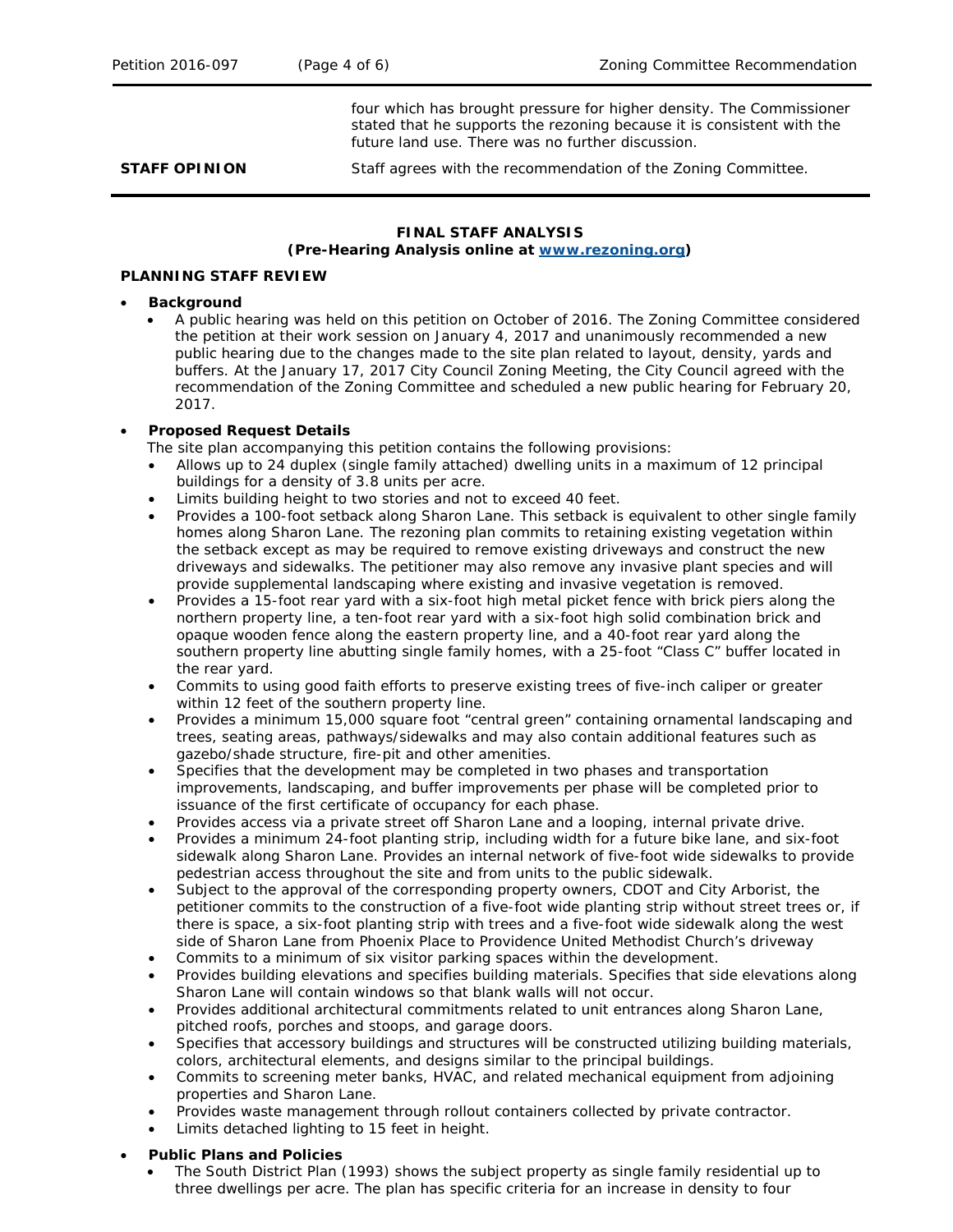dwellings per acre. The criteria are:

- Location: within ½ mile of a transit corridor; within ½ mile of a commercial and/or employment center or public park; where clustering could preserve environmental features such as floodplain, steep slopes or trees; within a large scale mixed use development with a variety of housing types; or adjacent to multi-family development.
- Water and Sewer: Water and sewer provided by Charlotte Water or use of a private system meeting Charlotte Water standards.
- Open space: Provision of common open space as densities rise. Clustering units to create open space amenities is encouraged.
- Streetscape Amenities: Provision of sidewalks, street trees, curb, gutter and on-street parking.
- Compatibility: Blend new development with adjacent single family development of lesser density. This may include lots on project edges having densities, yards, and setbacks similar to the existing development as a transition.

## • **TRANSPORTATION CONSIDERATIONS**

• This site is located along a major thoroughfare approximately 1000 feet from a signalized intersection with another major thoroughfare. This petition will replace the existing back of curb sidewalk with new sidewalk behind a wide planting strip, which reserves sufficient area to accommodate a future cross section that includes a bike lane.

### • **Vehicle Trip Generation:**

Current Zoning:

Existing Use: 70 trips per day (based on five single family dwellings). Entitlement: 220 trips per day (based on 18 single family dwellings). Proposed Zoning: 190 trips per day (based on 24 duplex dwellings).

**DEPARTMENT COMMENTS** (see full department reports online)

- **Charlotte Area Transit System:** No issues.
- **Charlotte Department of Neighborhood & Business Services:** No issues.
- **Charlotte Fire Department:** No comments received.
- **Charlotte-Mecklenburg Schools:** The development allowed under the existing zoning would generate 11 students, while the development allowed under the proposed zoning will produce 11 students. Therefore, the net increase in the number of students generated from existing zoning to proposed zoning is 0 students.
	- The proposed development is not projected to increase the school utilization (without mobile classroom units) over existing conditions for Sharon Elementary (154%), Alexander Graham Middle (112%), or Myers Park High (114%).
- **Charlotte-Mecklenburg Storm Water Services:** No issues.
- **Charlotte Water:** Charlotte Water has water system availability for the rezoning boundary via an existing eight-inch water distribution main located along Sharon Lane. Charlotte Water has sewer system availability for the rezoning boundary via an existing eight-inch gravity sewer main located along Sharon Lane.
- **Engineering and Property Management:** Development of the site shall comply with the requirements of the City of Charlotte Tree Ordinance. Property is located in the Wedge; therefore, trees save shall be provided on site. Tree save area is to be a minimum of 30 feet wide; no structures will be allowed within ten feet of the tree save area.
- **Mecklenburg County Land Use and Environmental Services Agency:** No comments received.
- **Mecklenburg County Parks and Recreation Department:** No issues.

#### **Attachments Online at [www.rezoning.org](http://www.rezoning.org/)**

- Application
- Pre-Hearing Staff Analysis
- Locator Map
- Site Plan
- Community Meeting Report
- Department Comments
	- Charlotte Area Transit System Review